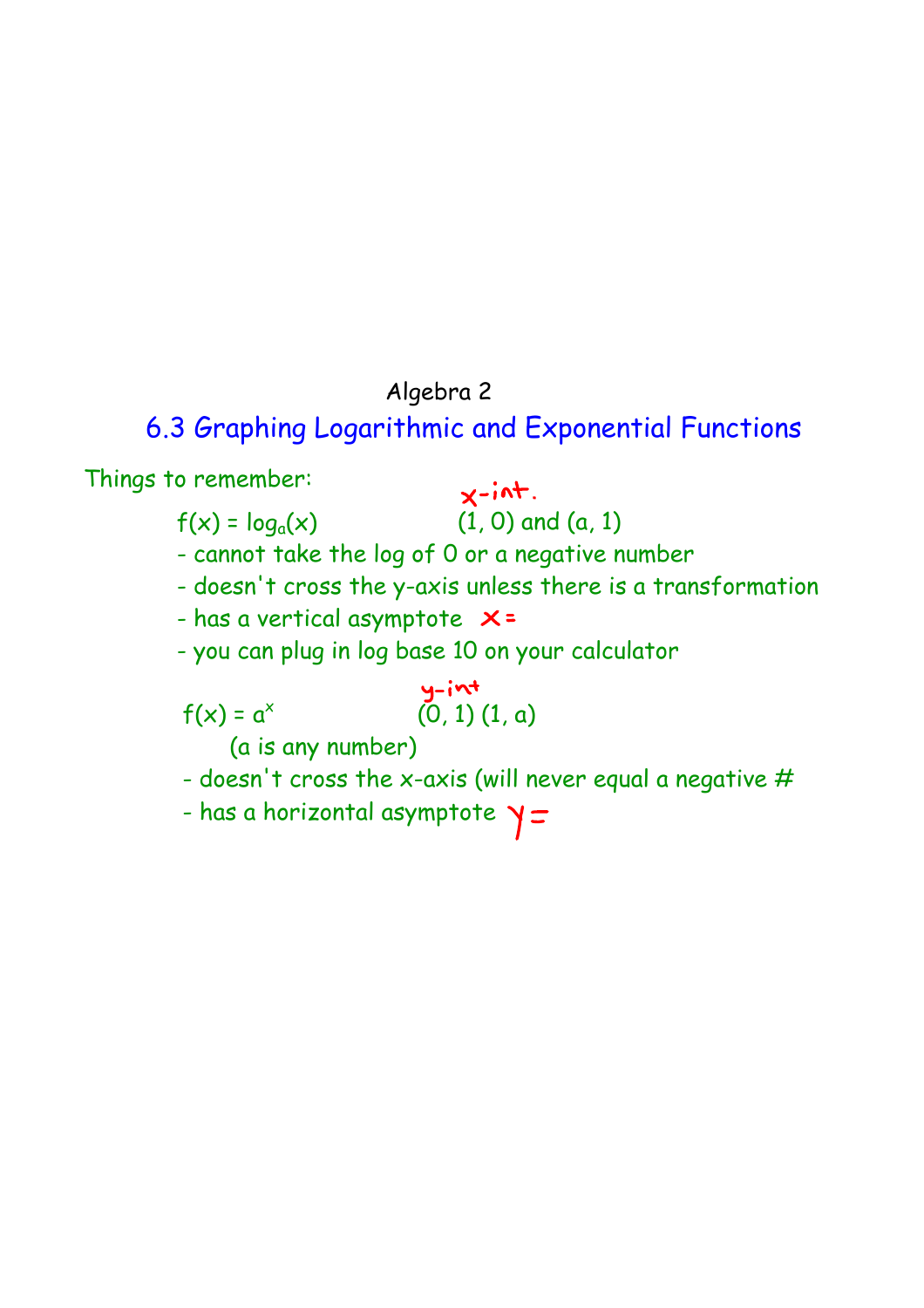Steps for graphing:

1. Determine the parent function and list the transformations

- 2. Find the domain and range
- **\***3. Find the asymptotes and graph with a dashed line
- \* 4. Find the intercepts (if easy) and plot points
	- 5. Use the points of interest and transformations to shift those points.

6. Plug in more values for x if needed to complete the graph.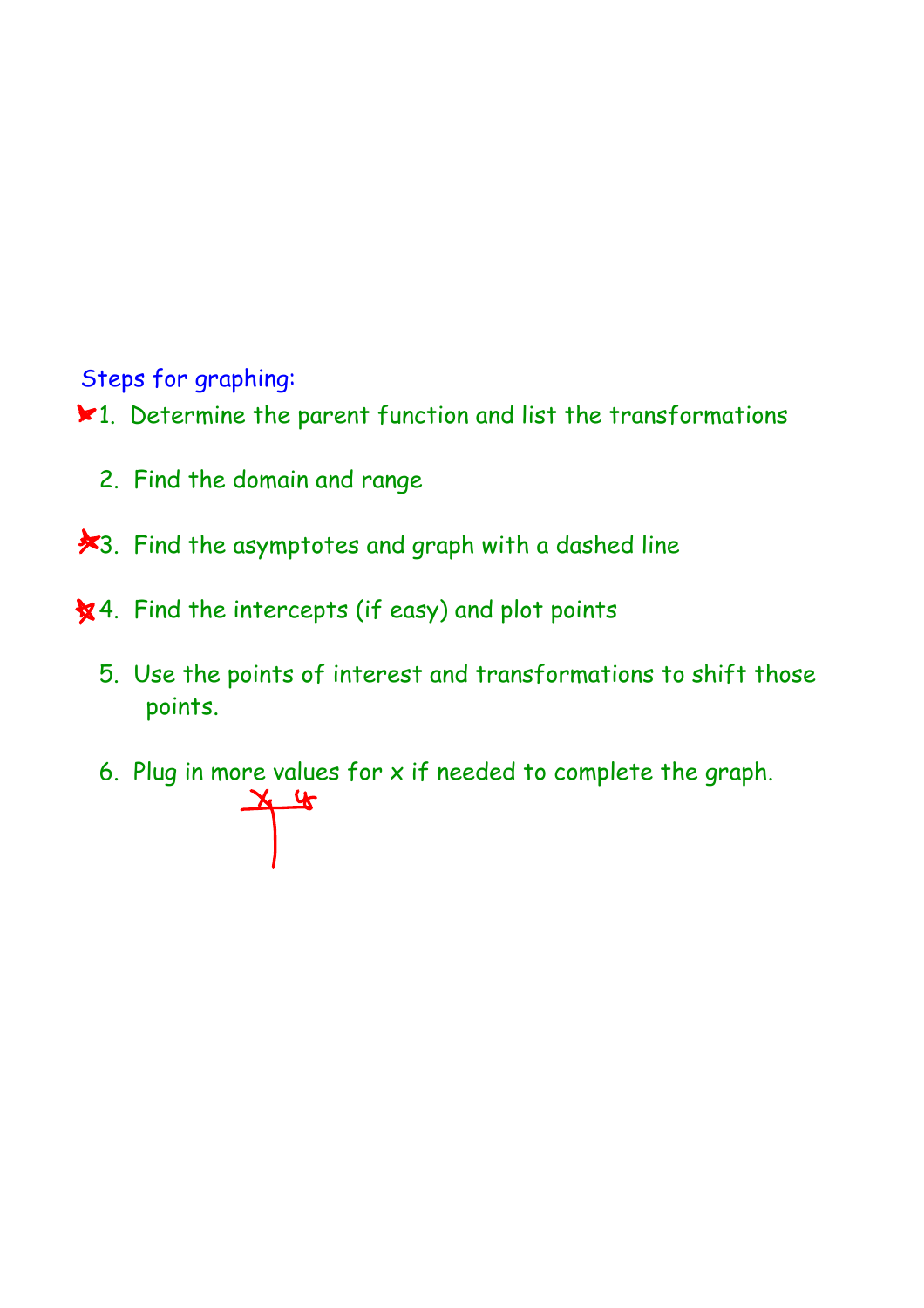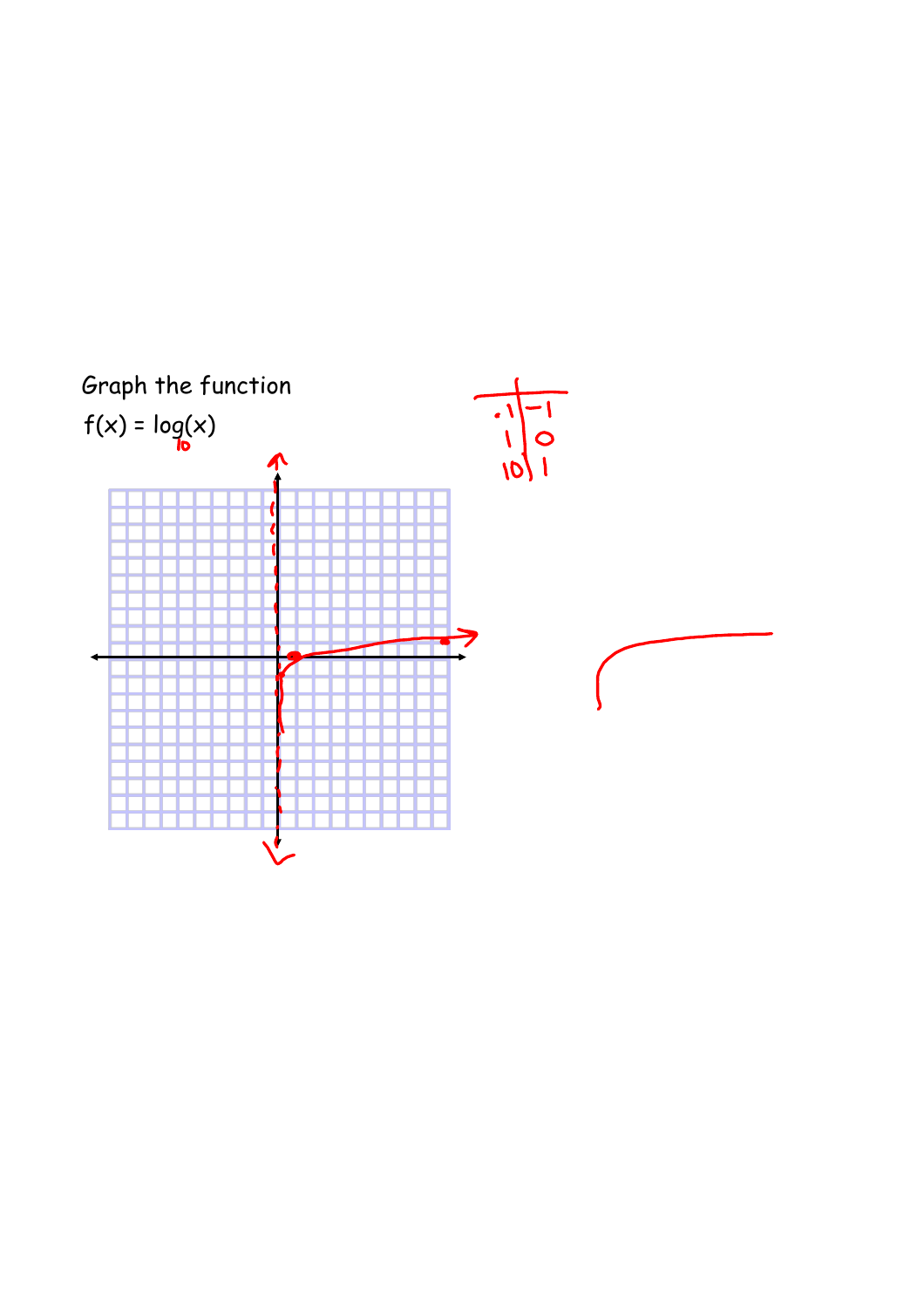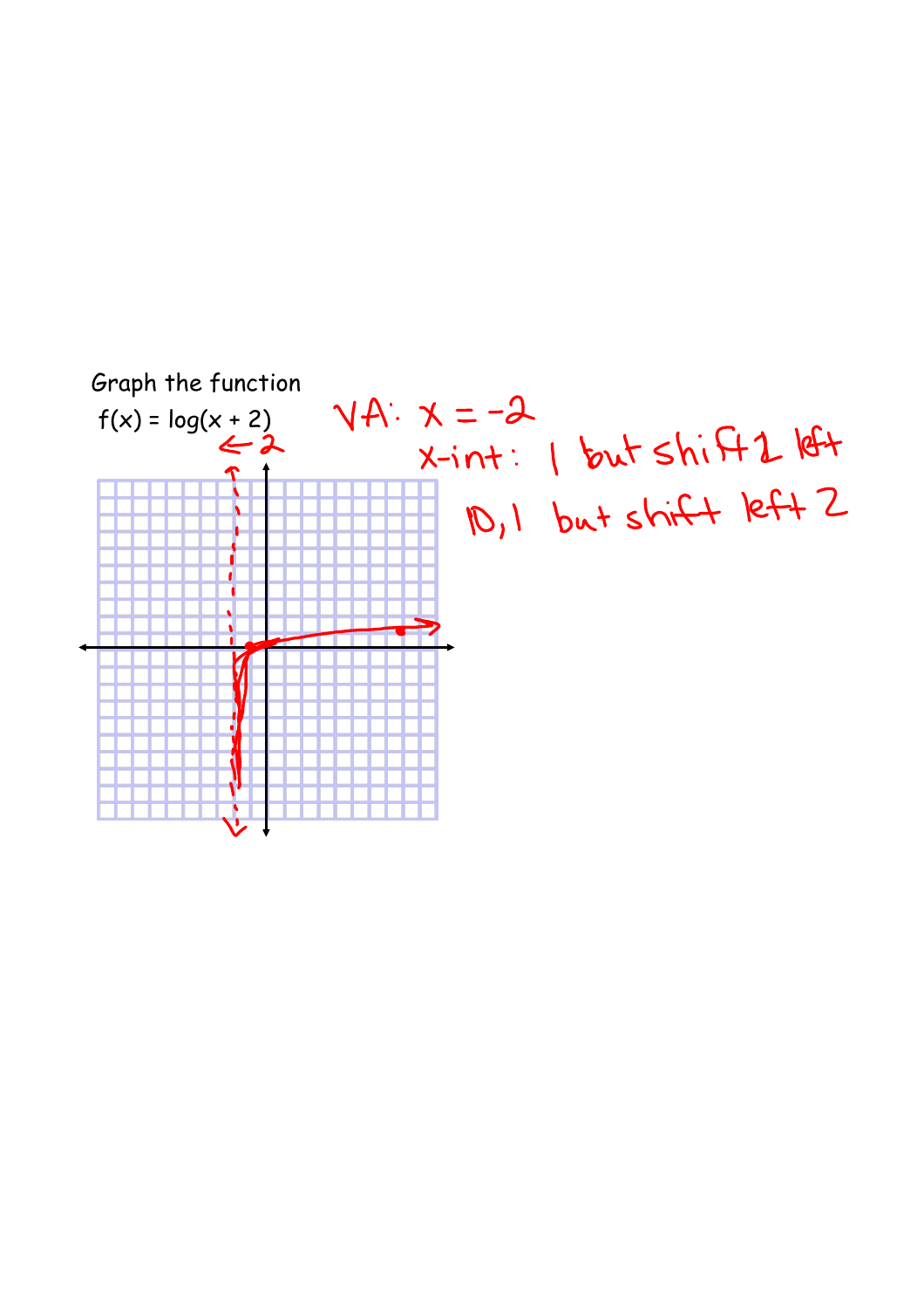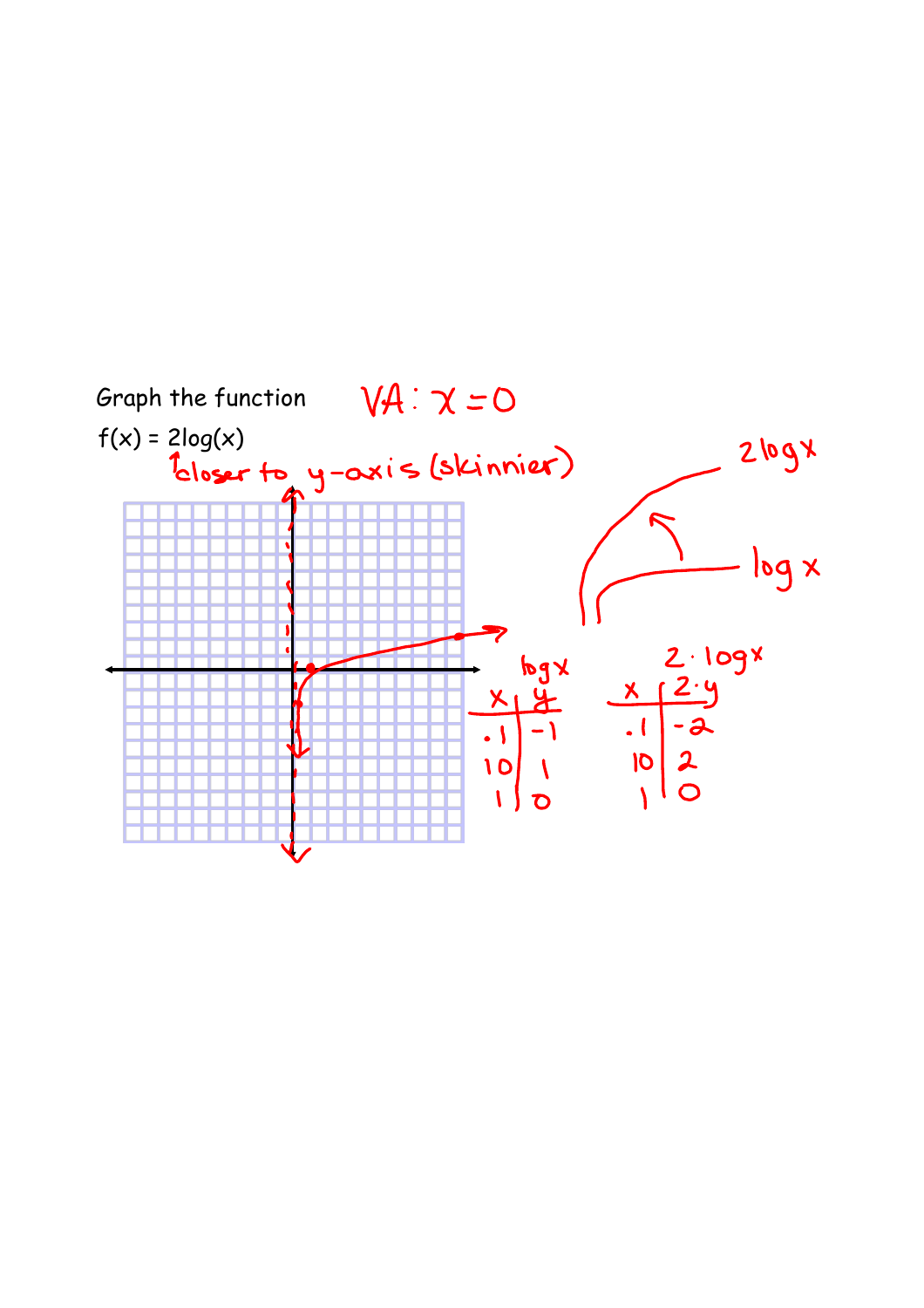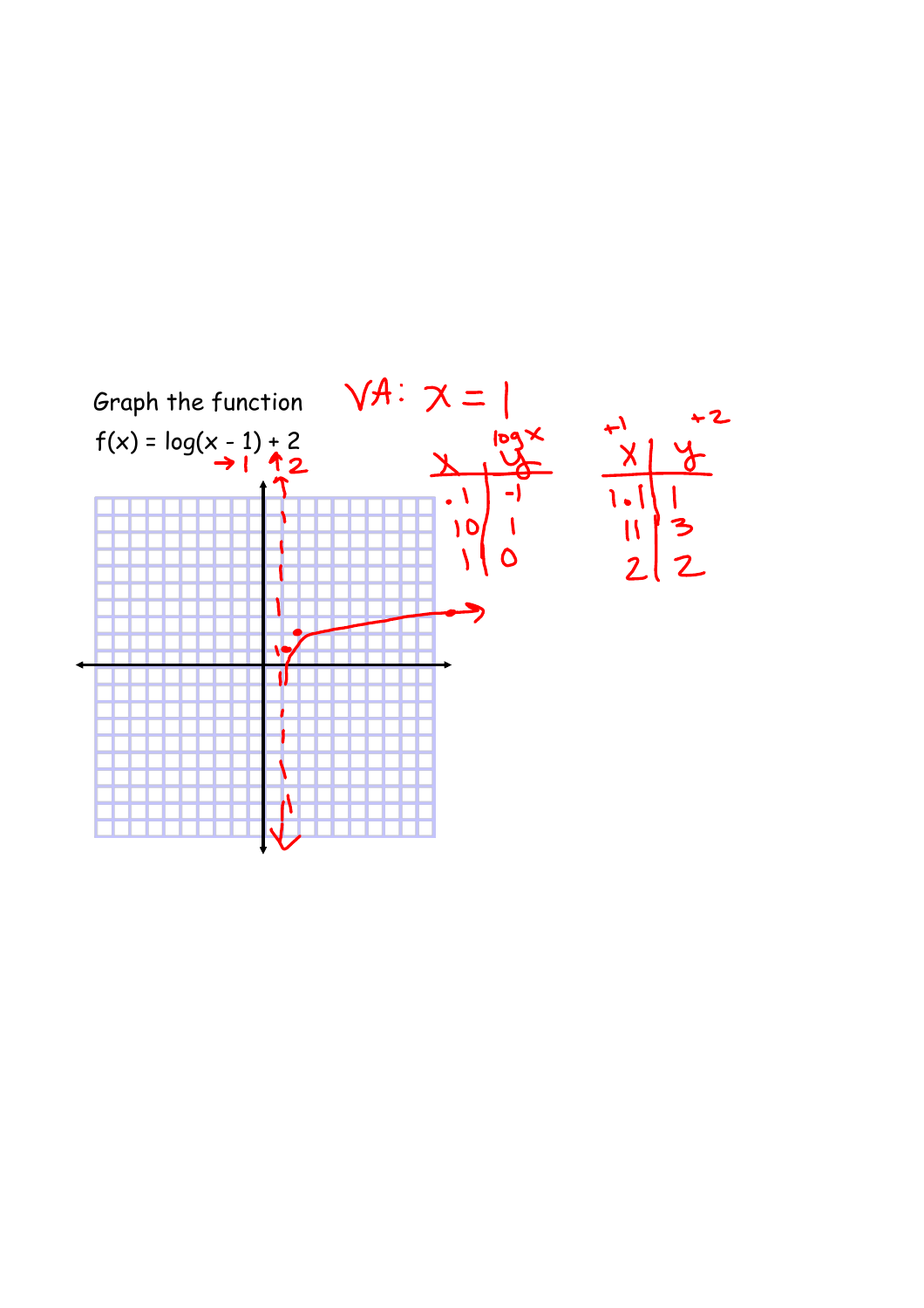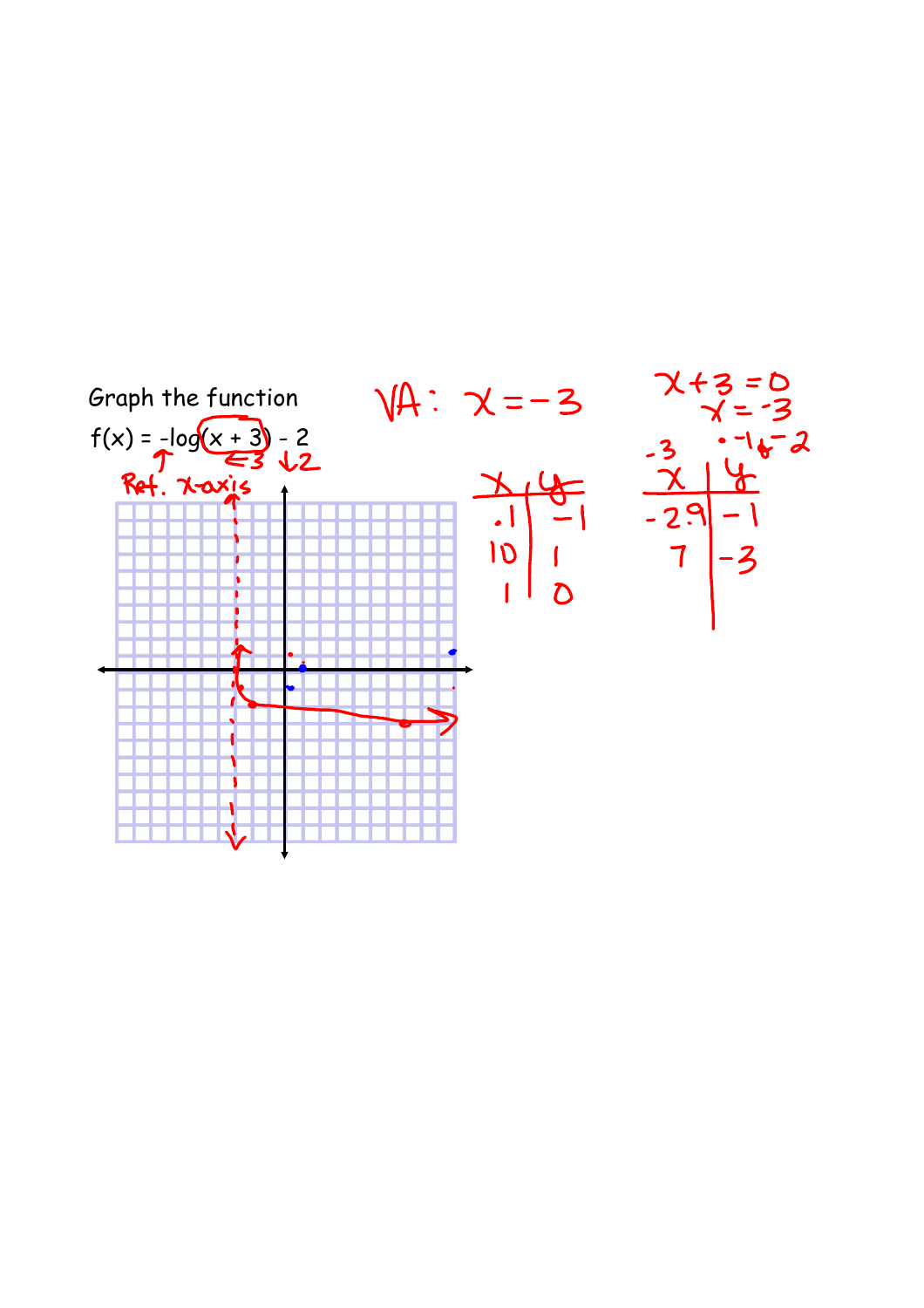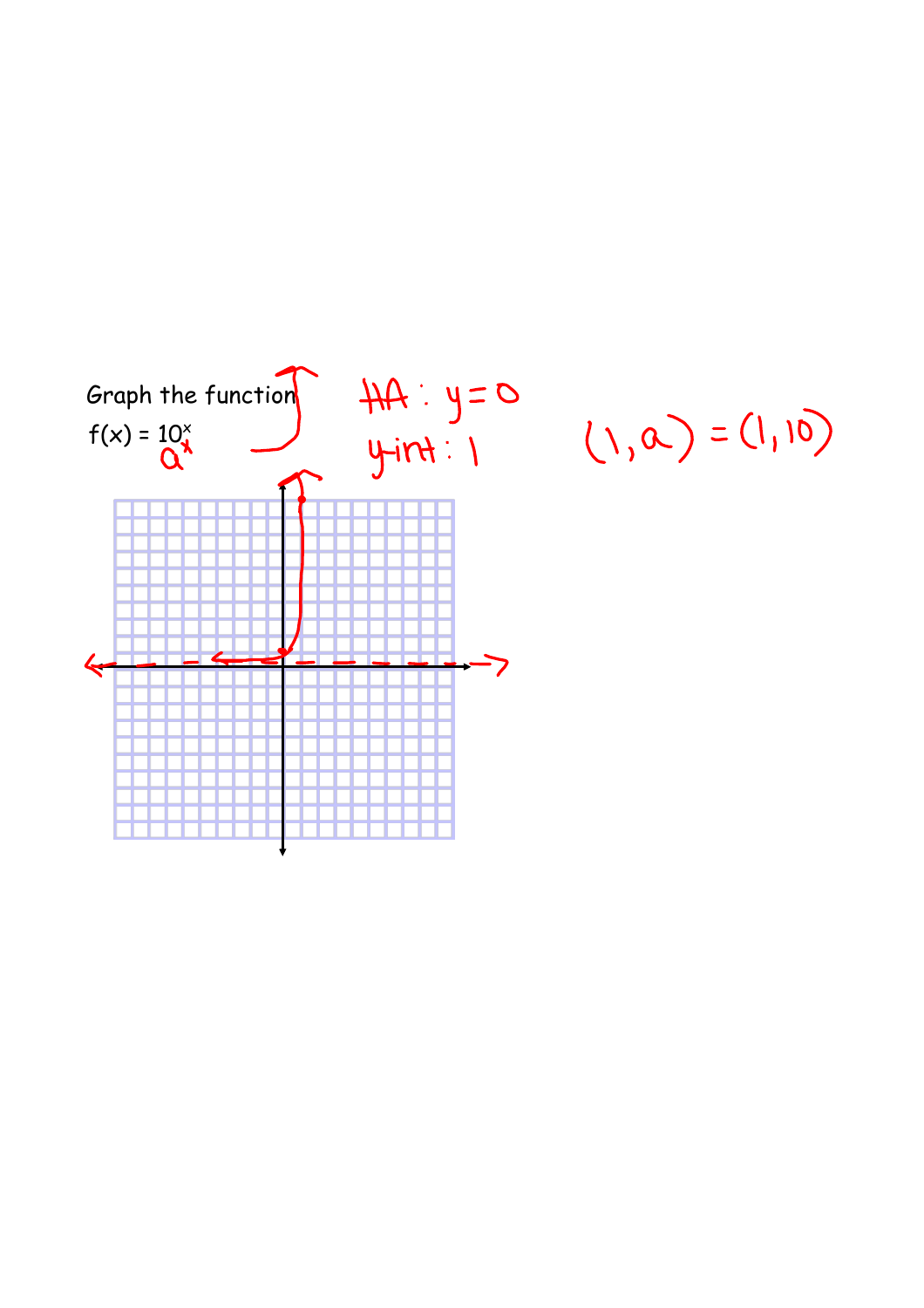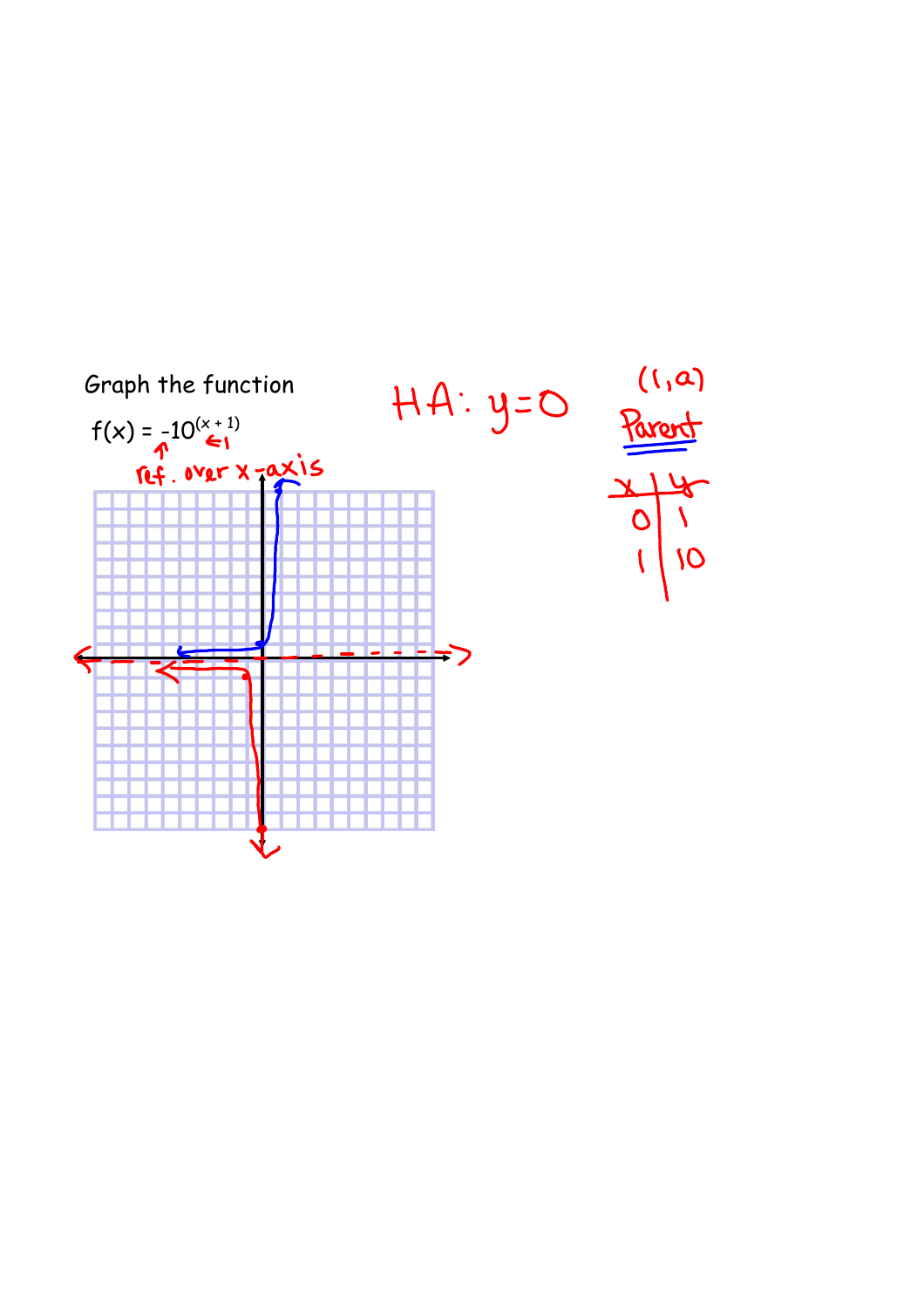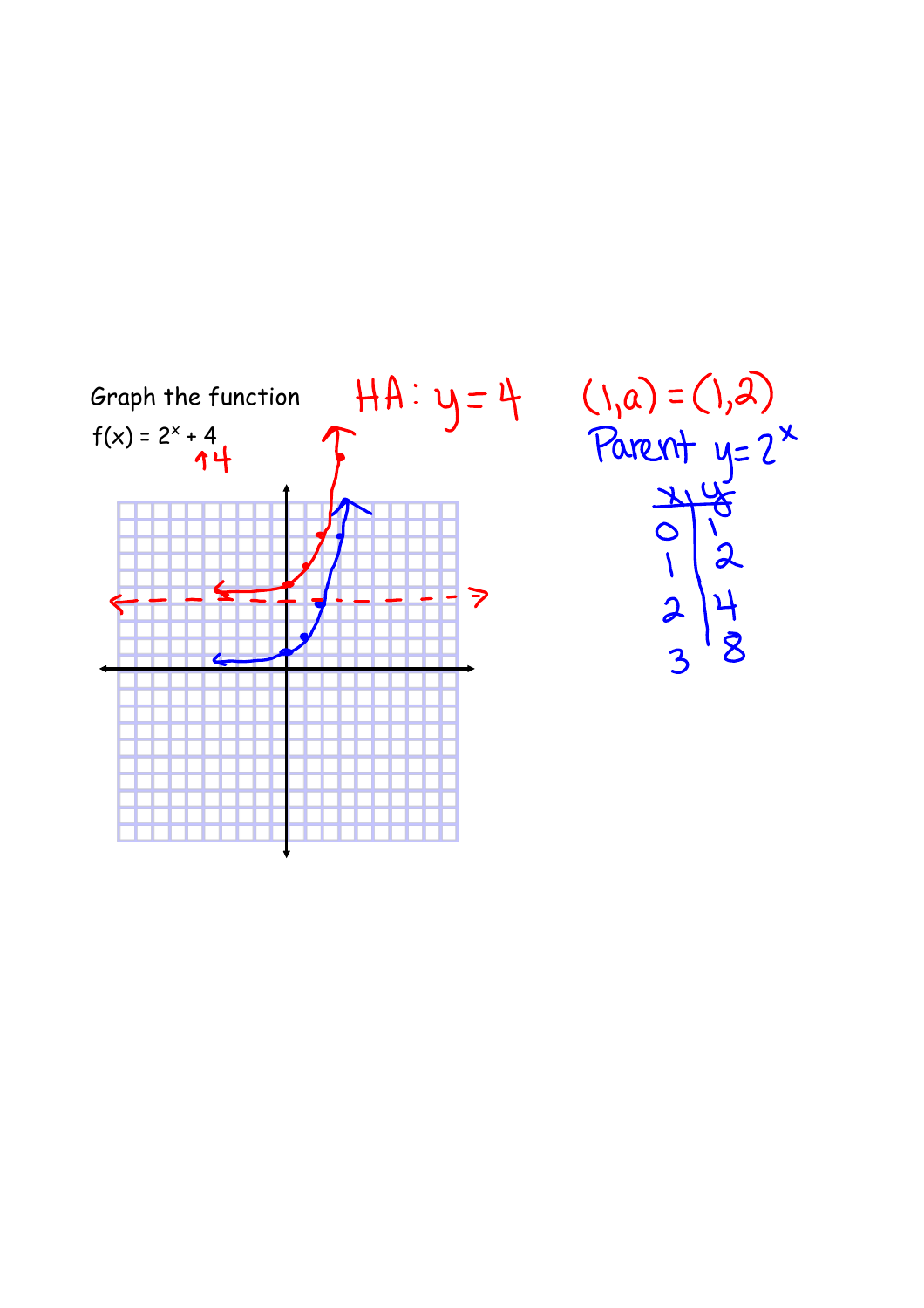

Parent: 
$$
y = 2^x
$$

\n $\frac{x}{9} = \frac{1}{2}$ 

\n $\frac{2}{3} = \frac{1}{2}$ 

\n $\frac{x}{9} = \frac{1}{2}$ 

\n $\frac{x}{9} = \frac{1}{2}$ 

\n $\frac{2}{5} = \frac{1}{2}$ 

\n $\frac{2}{5} = \frac{1}{2}$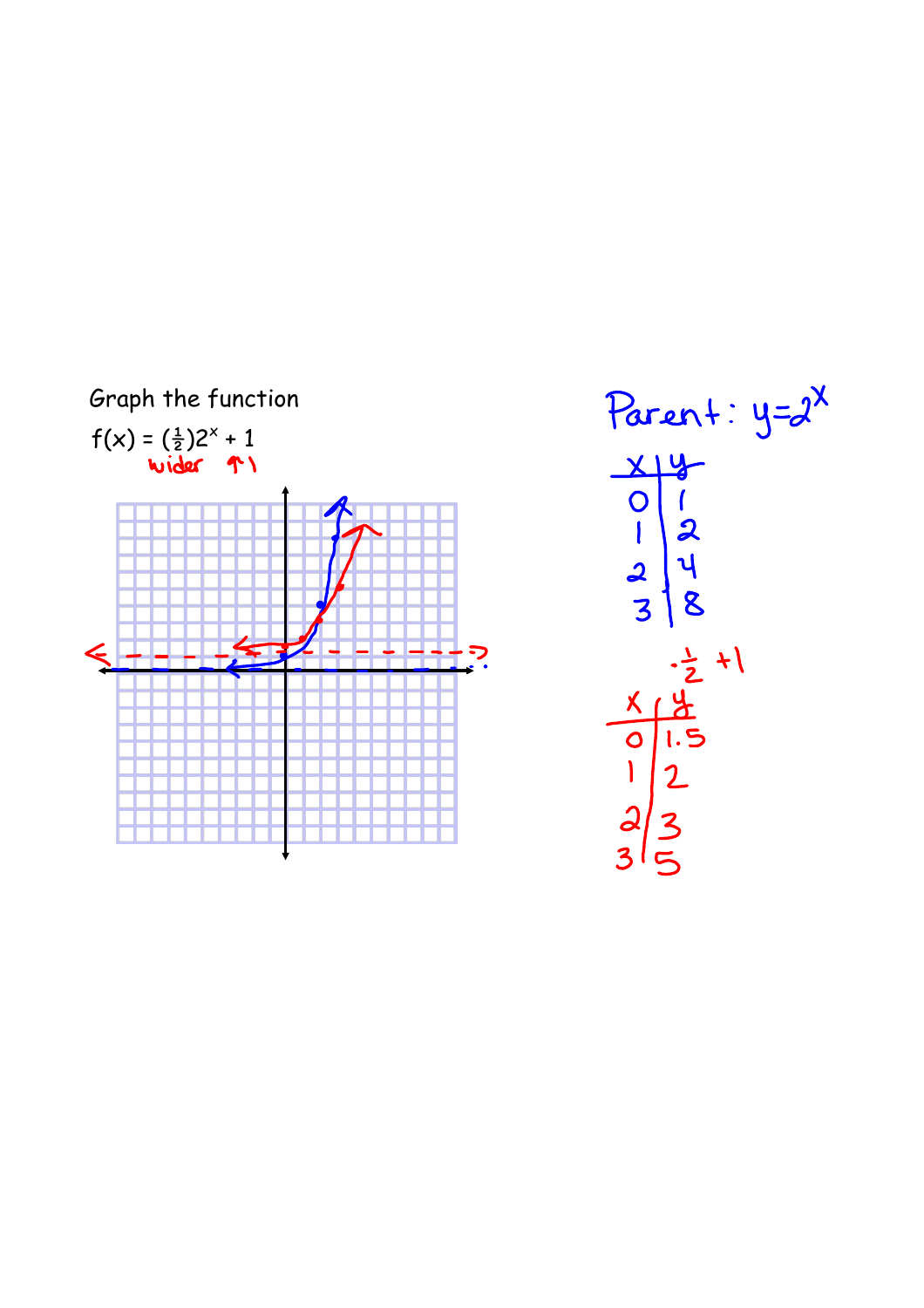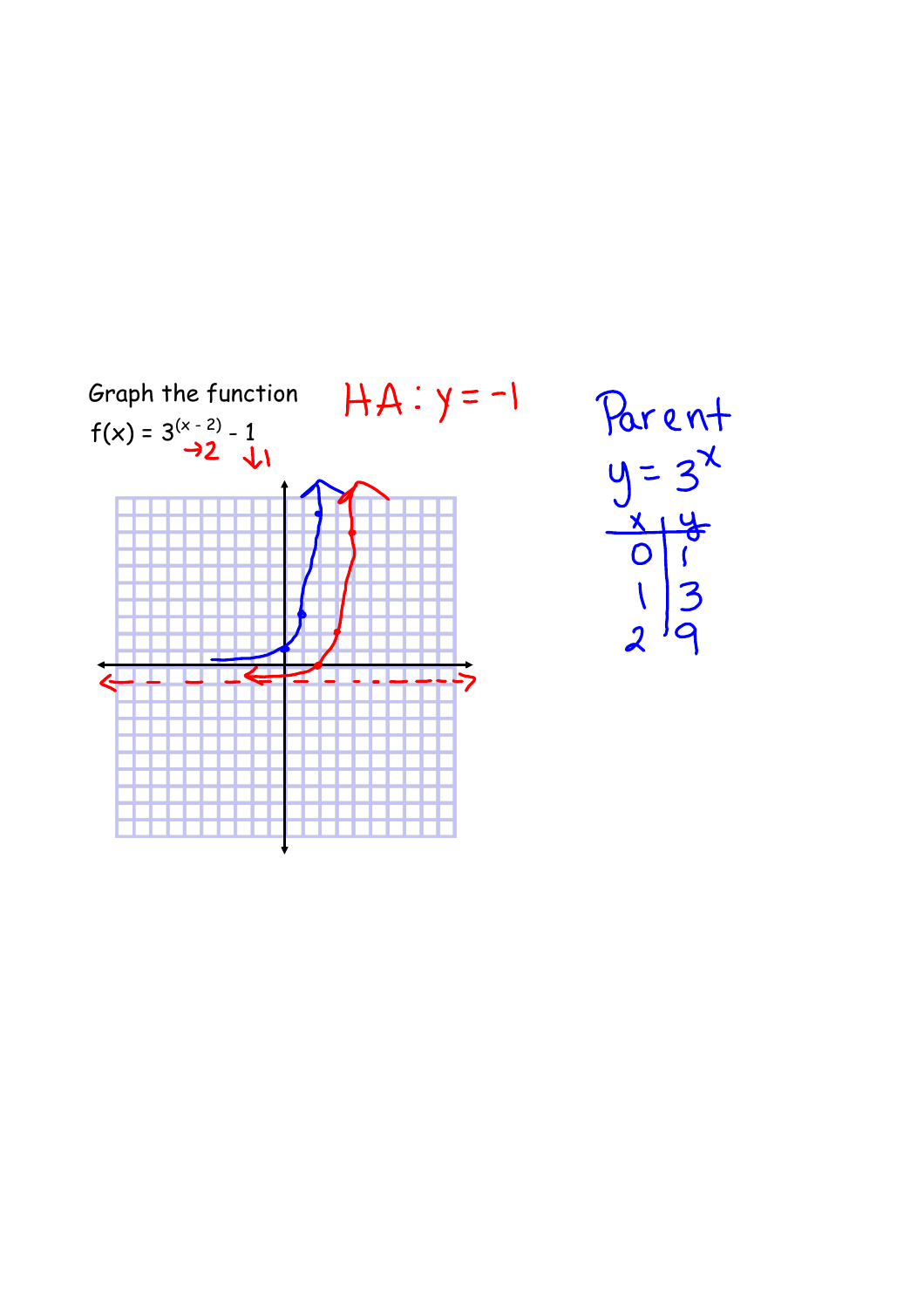Algebra 2 6.3 Graphing Logarithmic and Exponential Functions Worksheet

Name: \_\_\_\_\_\_\_\_\_\_\_\_\_\_\_\_\_\_\_\_\_\_ Date: \_\_\_\_\_\_\_\_ Hour: \_\_\_\_\_

Graph the given function

- 1.  $f(x) = log(x + 1)$  2.  $f(x) = -log(x) + 2$
- 3.  $f(x) = log(x 2) + 1$  4.  $f(x) = 2log(x + 1)$



5.  $f(x) = -\log(x - 3) + 2$  6.  $f(x) = \log(x + 2) - 3$